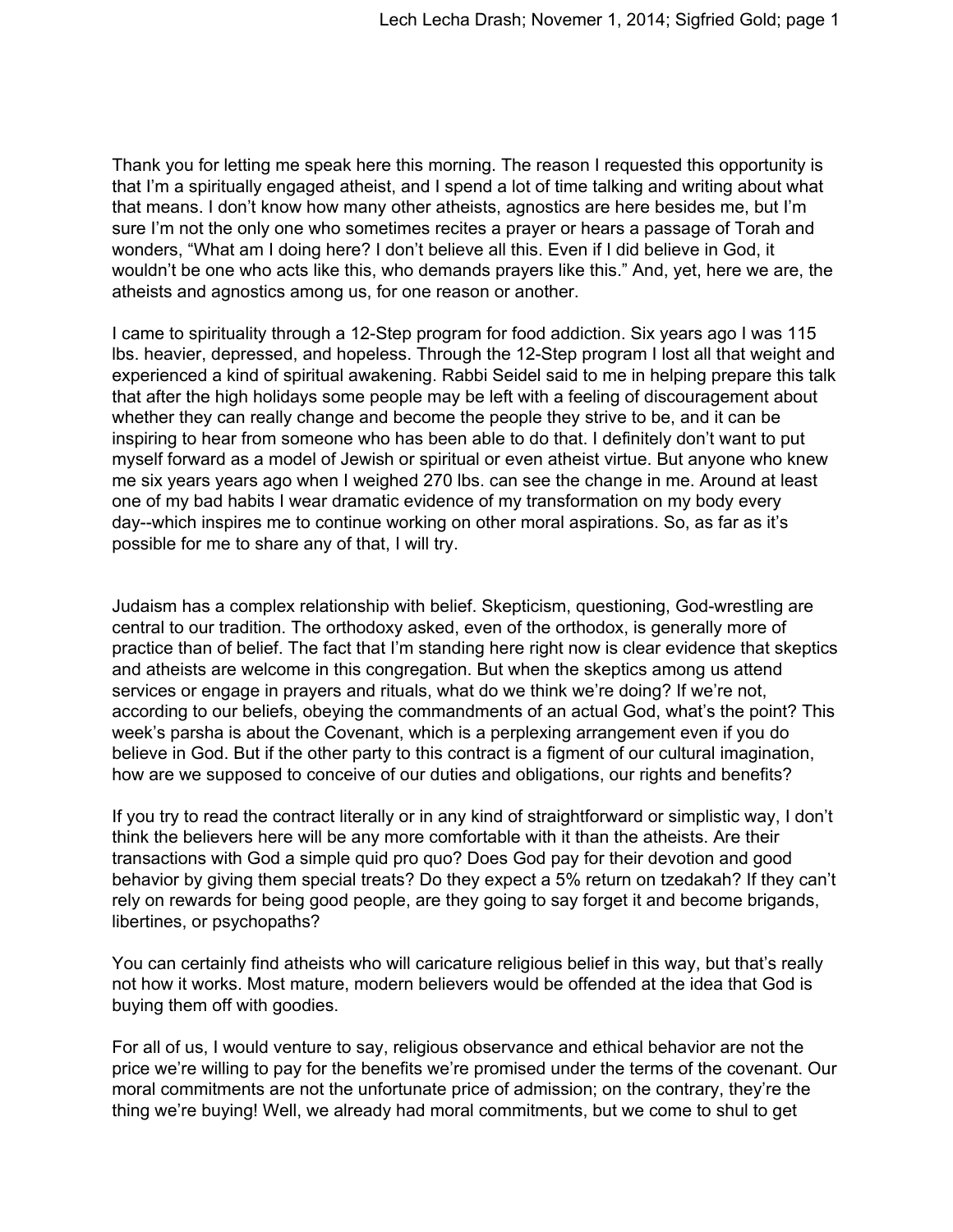more, or to spruce up the ones we have, or to find support for fulfilling them, or to be in the company of others who share them. Being good people is not the sacrifice we make in exchange for certain rewards, it *is* the reward.

But that, by itself, also can't explain what we're doing here, neither the atheists nor the believers. If all we wanted from our religious practice was to bolster and support our moral commitments and to get help passing these to our children, there are more efficient ways to go about it.

There's another congregation up the street a couple blocks, the Washington Ethical Society, part of a movement, as it happens, founded by a humanist rabbi a hundred and forty years ago, to satisfy exactly that need: for a religious community to strengthen and provide support for our natural moral inclinations. The moral lessons taught there, the commitment to social justice, to environmental responsibility, it's all pretty similar to what we find here. Except for them it's all a lot more straightforward: it's all presented in plain English; no millennia-old prayers, no God issuing commandments and making awkward promises to smite the faithful's enemies.

But here we not only have our religion wrapped in 3000-year-old scripture and customs that can jar the moral sensibilities of a modern person, we also have the moral parts all mixed up with things that don't make that much moral sense to us. Don't kill, don't steal: OK. But thou shalt have no other gods and remember Shabbat and keep it holy: for atheists at least, these don't sound like moral imperatives. Show kindness to strangers, don't do to others that which you despise: great. But don't mix milk and meat, put mezuzahs on your doors: these mark us out as Jews; they don't have any obvious relevance to our moral commitments. If all we wanted out of our religion was to be good, moral people, we could go up the street to WES. But when we come here and engage in all these practices and rituals that seem to have nothing to do with morality as we understand it, something a bit mysterious is going on.

One thing that could keep us here is the value of our cultural heritage, our bond as a people. We need to keep having Seders because otherwise we'll forget we're Jewish and disappear into the general population. But whether or not we feel the preservation of our culture and religion is a moral imperative, our religious practices ought to work for us on a personal scale as well.

God tells Abraham in this week's parsha, "This is My covenant, which you shall observe between Me and between you and between your seed after you, that every male among you be circumcised." This is not just some quaint Jewish custom like eating bagels. We cut off a part of the body of our eight-day-old sons. This is maybe the single most powerful symbol of the covenant. But there are those who consider it a serious moral evil: a painful and irreversible operation on an unconsenting infant. No matter how strongly we reject that position, we can't deny that the practice raises real moral questions. New Atheists like Sam Harris and Richard Dawkins get a lot of traction on this kind of thing. Religion claims to be central to our moral lives, and then it make demands that ignore or even go against our moral sensibilities.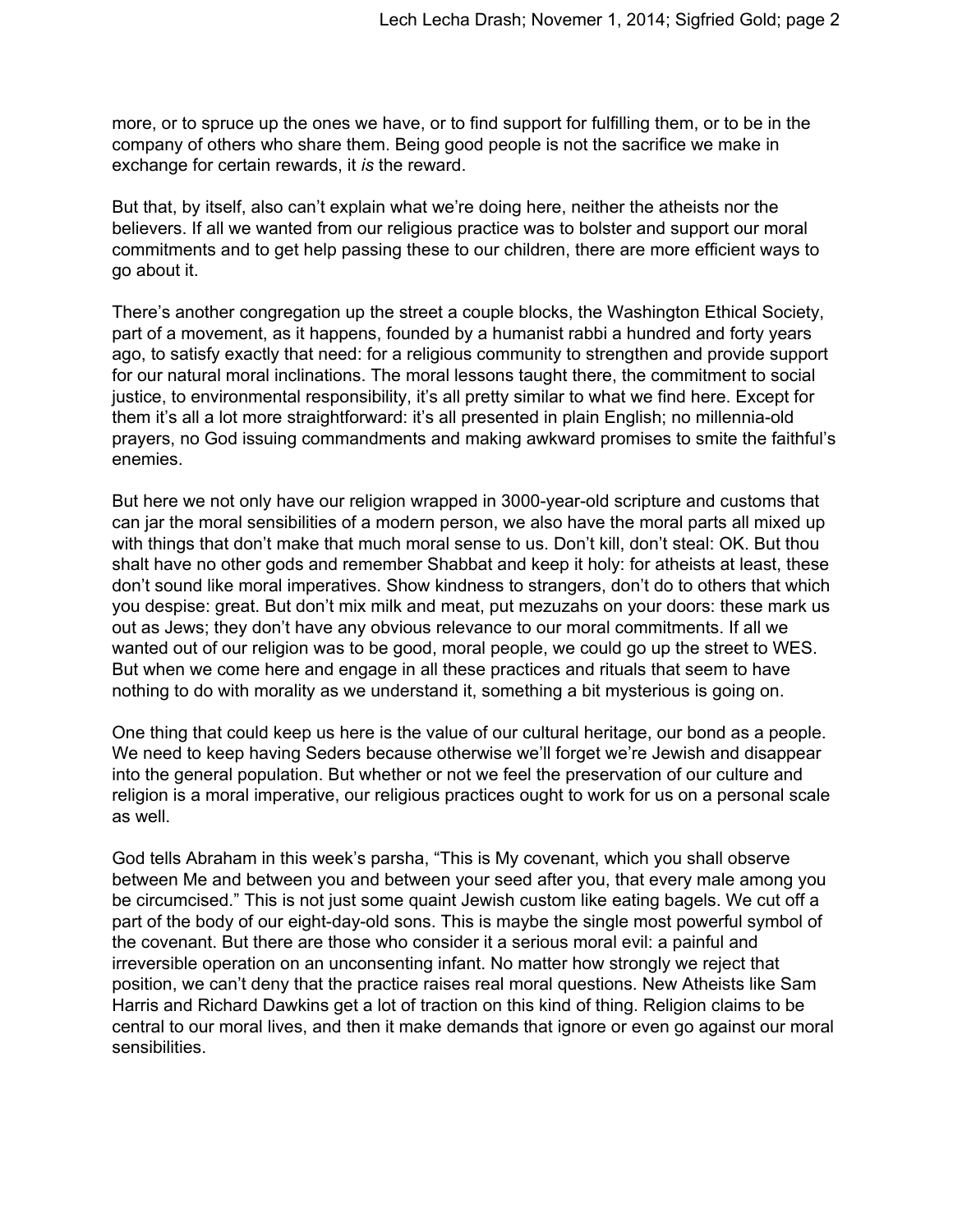What I'd like to argue, based on my direct experience, is that the ostensibly senseless things we do in the course of religious practice *do*, or at least can, play a vital, powerful role in our moral metabolism.

My moral capacities, as I understand them, are extremely fickle. Depending on my mood, how tired I am, my stress level, my comfort or anxiety in particular situations or around particular people, my ability to act in ways that reflect my moral convictions, can fluctuate drastically. Those of us who engage in creative endeavors know how fleeting and unreliable sparks of originality or creative energy can be. We can imagine capricious muses offhandedly bestowing or withholding the creative inspiration we need in artistic work. Moral capacities can wax and wane with the same mysteriousness, within a certain range, at least. As a competent musician can always play a memorized piece with reasonable facility, there may be a moral baseline below which we seldom if ever sink. That baseline is generally set by nature and nurture in childhood. My best day could seem sordid and depraved compared to the worst day of a tzaddik. And my worst day might serve as an unattainable ideal for a scoundrel. But between the poles of my own moral disposition, I can glory in the righteous radiance of benevolent acts, or I can flog myself for my craven disregard for others and my pitiable indulgence in various vices.

Most of the time we float in some neutral zone far from the poles, and most of life's demands don't seem to be of a moral nature. But we will at times be tested. When my three-year-old is screaming her head off at my suggestion that she give the cupcake she just grabbed off her brother's plate back to him, and my patience has already been worn thin by her last three fits, that's when I need the moral muses to come to my aid. I'm as likely at such a moment to spontaneously compose the central motif of a brilliant symphony as I am to free my son's cupcake from my daughter's clutches in a loving and gentle manner.

Atheist or not, the idea that I would act ethically in order to appease God so God will grant my desires is totally backward. Somewhere in my soul or unconscious mind moral squalls are blowing and affecting the moods, patience, generosity, and other weather on my surface. I already want to be a good person; I want you to think I'm a good person, I want *me* to think I'm a good person; I want good things for my family and everyone around me; but just as our prescientific ancestors found themselves at the mercy of overwhelming and incomprehensible natural forces, we find ourselves at the mercy of our own mysterious minds. Reasoned argument works against my bad habits and selfish or irrational urges about as well as it works on my 3-year-old. A fickle or vengeful God is actually a pretty good model for the forces I need to appease in my toddler daughter or in my intransigent self. But moral action is not the means of appeasement, it's the goal. Being a good person isn't the means to an end. But when I'm beset with urges and compulsions that work against these good intentions, noble resolutions are pointless--the time has come for oblation, superstition, ritual sacrifice, dramatic gestures of devotion.

For me, my diet isn't a diet, it's a religious observance. I weigh my meals precisely on digital scale never going one tick above or below the dictates of my food plan. Is an eighth of an ounce or an occasional dessert going to make me fat? Of course not. But for me it would be a kind of sacrilege. My 12-step program involves a long list of rituals, practices and sometimes pointless sacrifices, including daily prayers to a God I don't believe exists. When I make a sacrifice for the sake of my spiritual practice, there is one thing I always get in return: proof